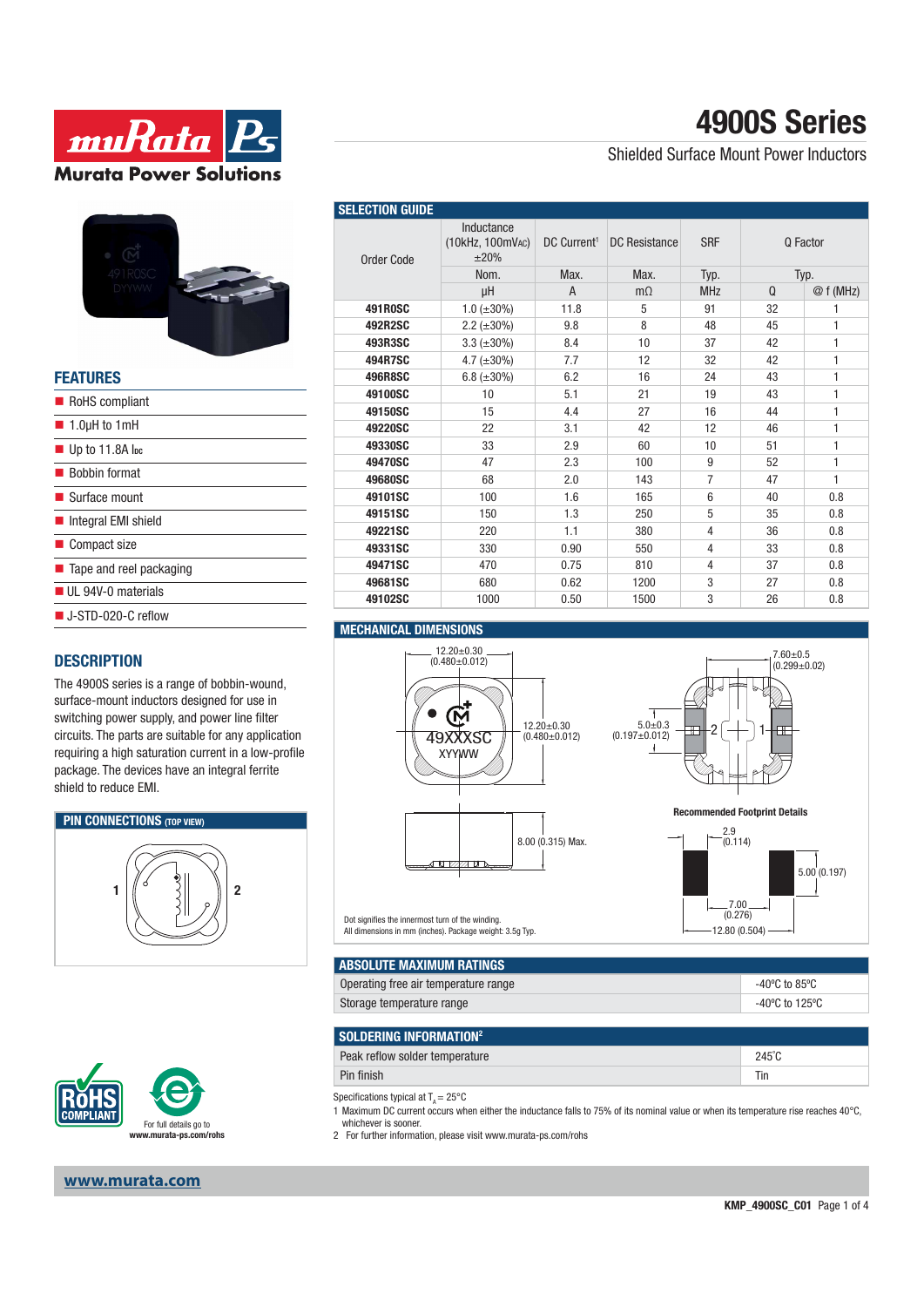### **muRata Ps** Murata Power Solutions

# **4900S Series**

Shielded Surface Mount Power Inductors



**www.murata.com**

**KMP\_4900SC\_C01** Page 2 of 4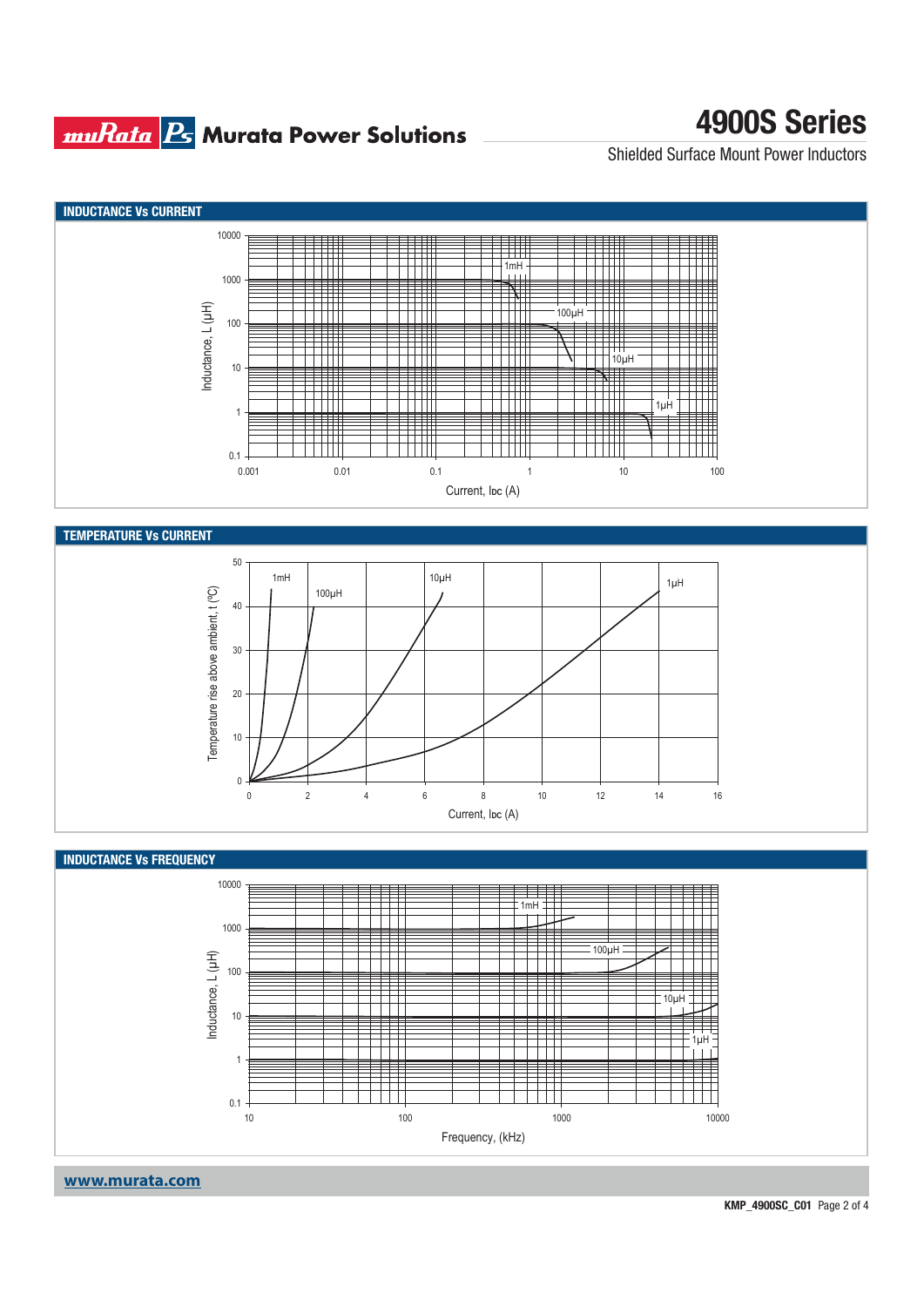## **muRata Ps** Murata Power Solutions

# **4900S Series**

Shielded Surface Mount Power Inductors